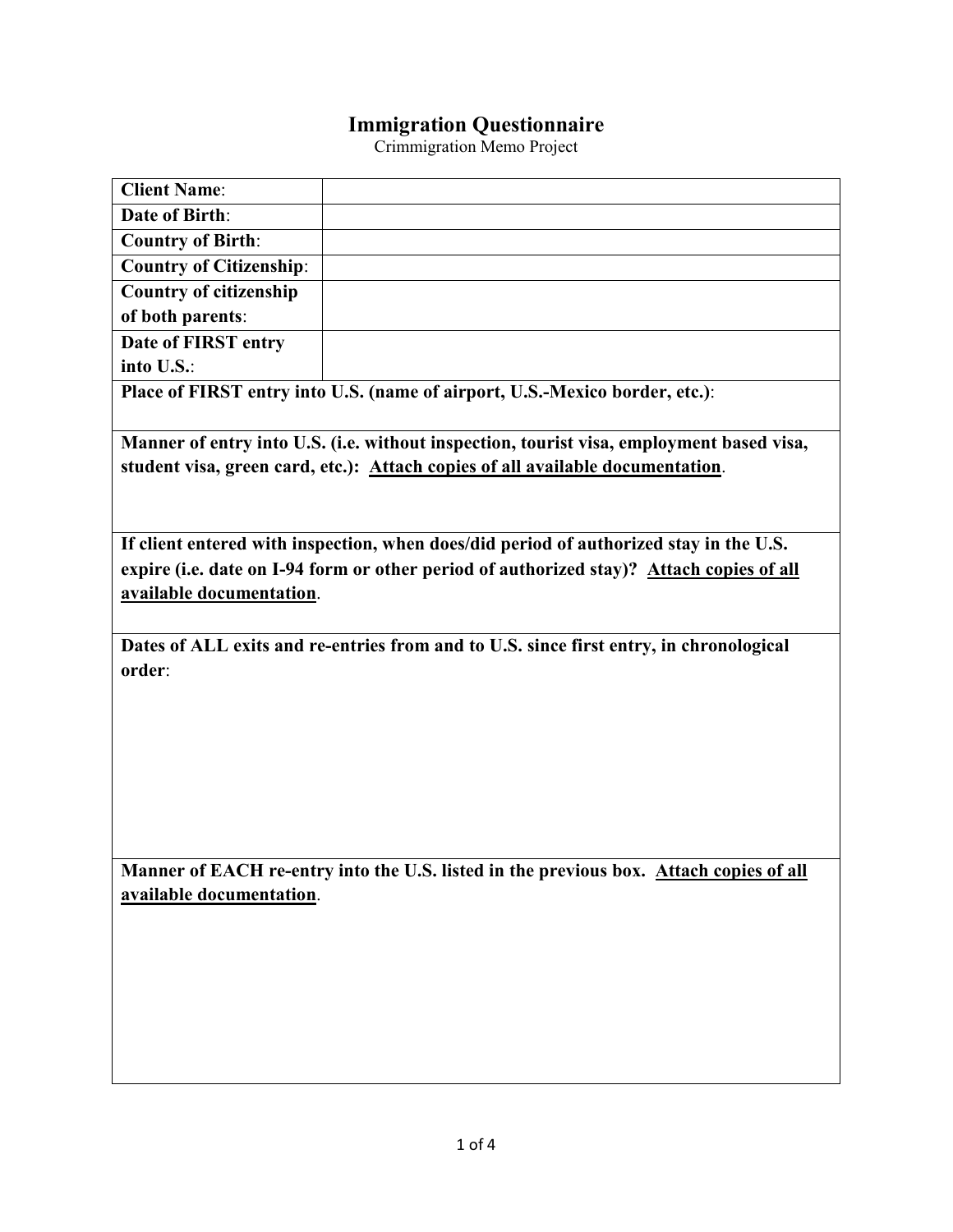**What is client's current immigration status (permanent resident, student, refugee, TPS recipient, asylee, over-stay, no status, etc.)? Attach copies of all available documentation**.

**Does client have an employment authorization document ("EAD")? If yes, what is the expiration date and category on the EAD? Attach copy of any EAD in client's possession**.

**Is client married? If yes, when? What is spouse's immigration status?**

**Does client have any children? If yes, dates and places of birth of each child and immigration status of each child**.

**Has client ever filed any application with Immigration? If so, what type of application, when was it filed, and what was the result of the application? Attach copies of any available documentation**.

**Has client ever been detained by Immigration or put in removal (deportation) proceedings? If so, give dates and details. Attach copies of any available documentation**.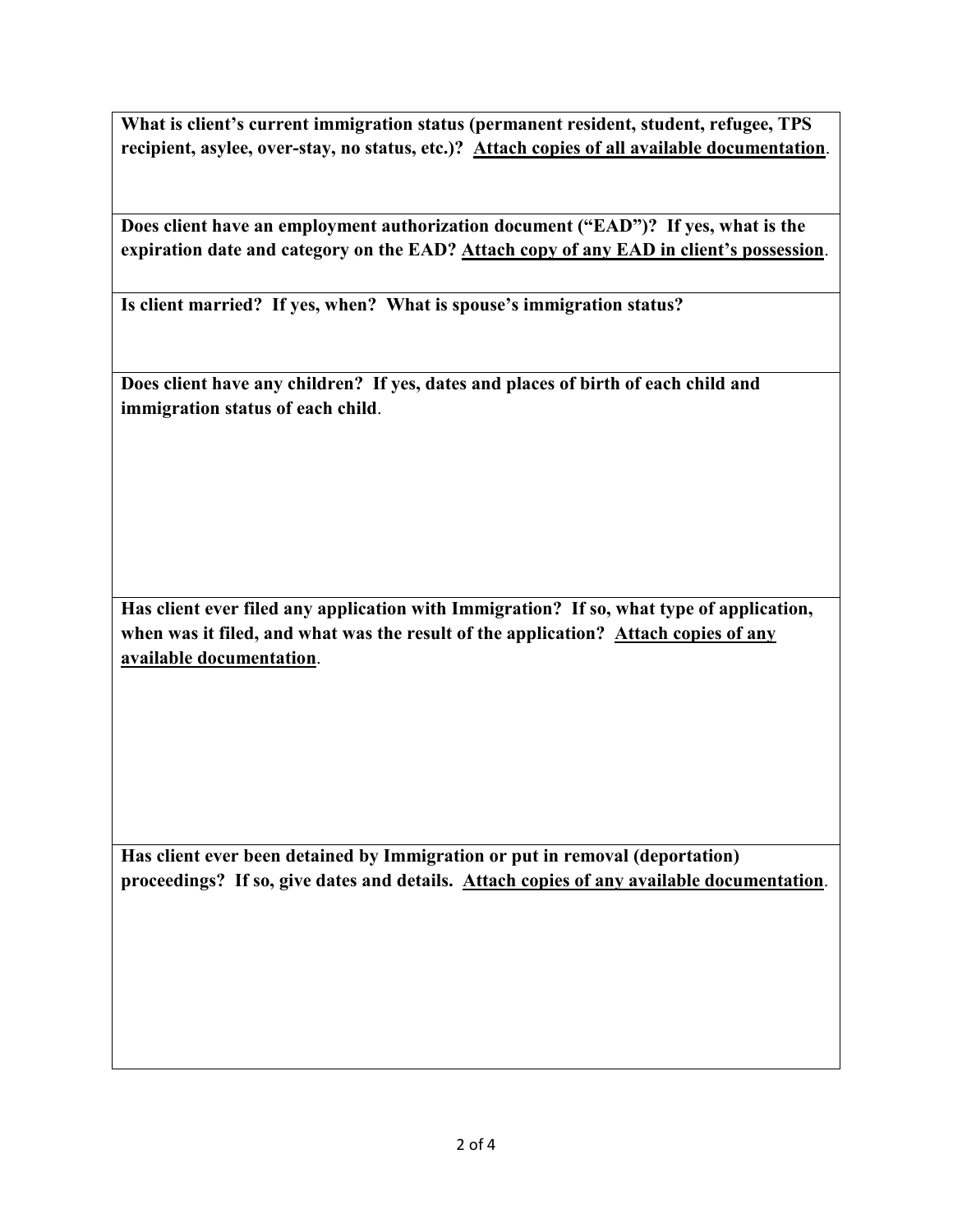**Has client ever been detained by Immigration at the border and returned to their home country? If yes, when? What exactly happened? Attach copies of any available documentation**.

**Has client ever been a victim of a crime in the U.S.? If yes, provide date(s) and details. Attach copies of all documentation**.

Notes:

**Complete table on page 4.**